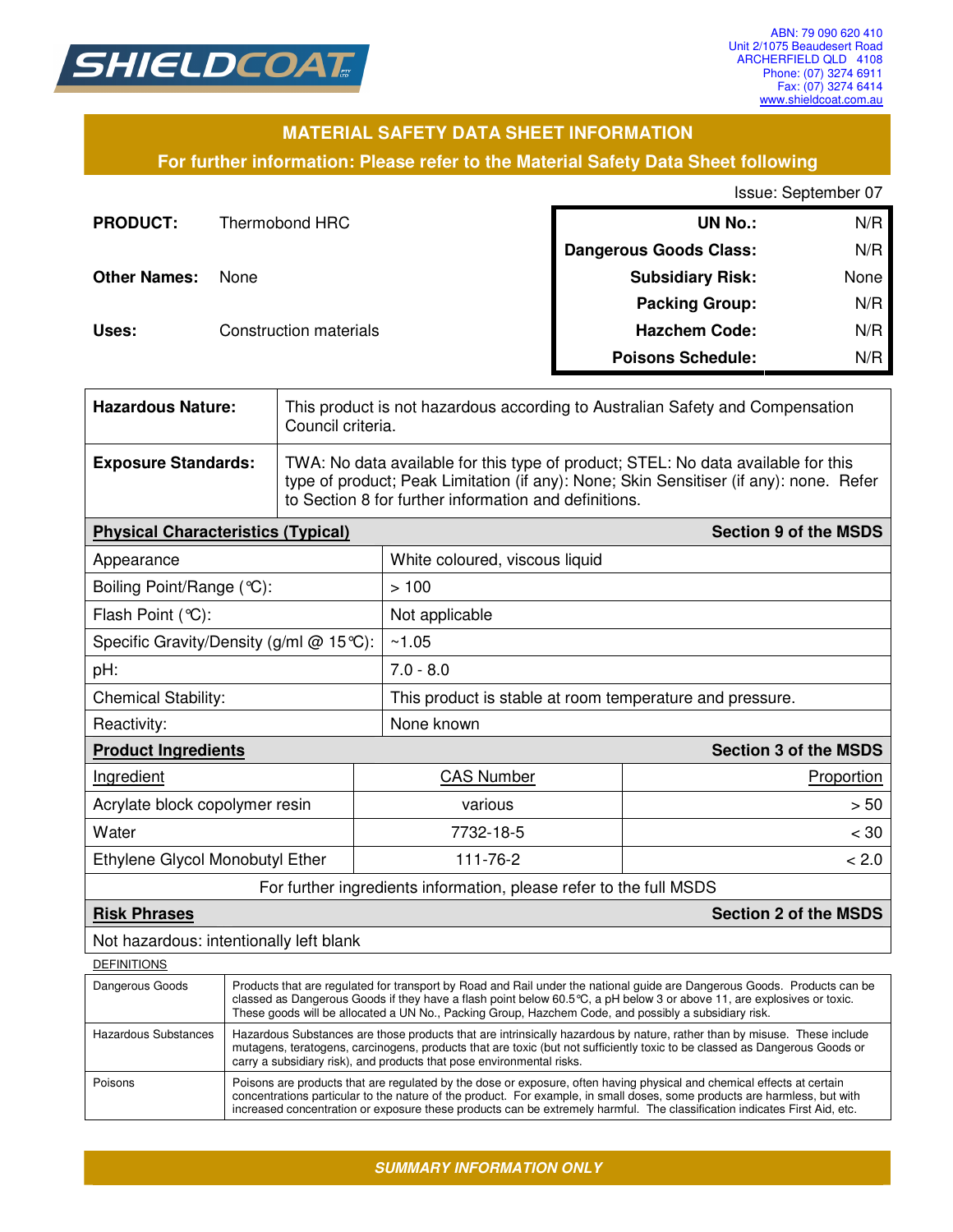

## *1. IDENTIFICATION*

| <b>Product Name:</b>      | Thermobond HRC                               |
|---------------------------|----------------------------------------------|
| Other Names:              | None                                         |
| <b>Chemical Family:</b>   | <b>Liquid Glaze</b>                          |
| <b>Molecular Formula:</b> | Not Applicable                               |
| <b>Recommended Use:</b>   | <b>Construction materials</b>                |
| <b>Supplier:</b>          | <b>Shieldcoat Pty Ltd</b>                    |
| ABN:                      | 79 090 620 410                               |
| <b>Address:</b>           | 2/1075 Beaudesert Road, Archerfield Qld 4108 |
| Telephone:                | +61 7 3274 6911                              |
| Fax:                      | +61 7 3274 6414                              |
| <b>Emergency Phone:</b>   | 0414 479 458                                 |
| All other inquiries:      | +61 7 3274 6911                              |

## *2. HAZARDS IDENTIFICATION*

#### **Hazard Classification**

This product is not hazardous according to Australian Safety and Compensation Council criteria.

#### **Hazard Category**

This section is intentionally left blank.

### **Risk Phrases**

Not hazardous: intentionally left blank

#### **Safety Phrases**

Not hazardous: intentionally left blank

### **Dangerous Goods Classification**  N/R **Poisons Schedule**

N/R

# *3. COMPOSITION: Information on Ingredients*

| <b>Chemical Ingredient</b>      | <b>CAS Number</b> | <b>Proportion (% v/v)</b> |  |
|---------------------------------|-------------------|---------------------------|--|
| Acrylate block copolymer resin  | various           | > 50                      |  |
| Water                           | 7732-18-5         | $<$ 30                    |  |
| Ethylene Glycol Monobutyl Ether | 111-76-2          | < 2.0                     |  |
| Mould inhibitor                 | various           | < 0.1                     |  |
| Surfactants                     | various           | < 2.0                     |  |

## *4. FIRST AID MEASURES*

**For advice, contact Poisons Information Centre (Phone Australia: 13 1126) or a doctor.** 

### **Ingestion**

If swallowed, DO NOT induce vomiting. Keep at rest. Seek immediate medical attention.

### **Eye Contact**

Flush eyes with large amounts of water until irritation subsides. Seek immediate medical attention.

### **Skin Contact**

Flush area with large amounts of water and wash area with soap if available. Remove contaminated clothing, including shoes, and launder before reuse. Seek medical attention for skin irritations.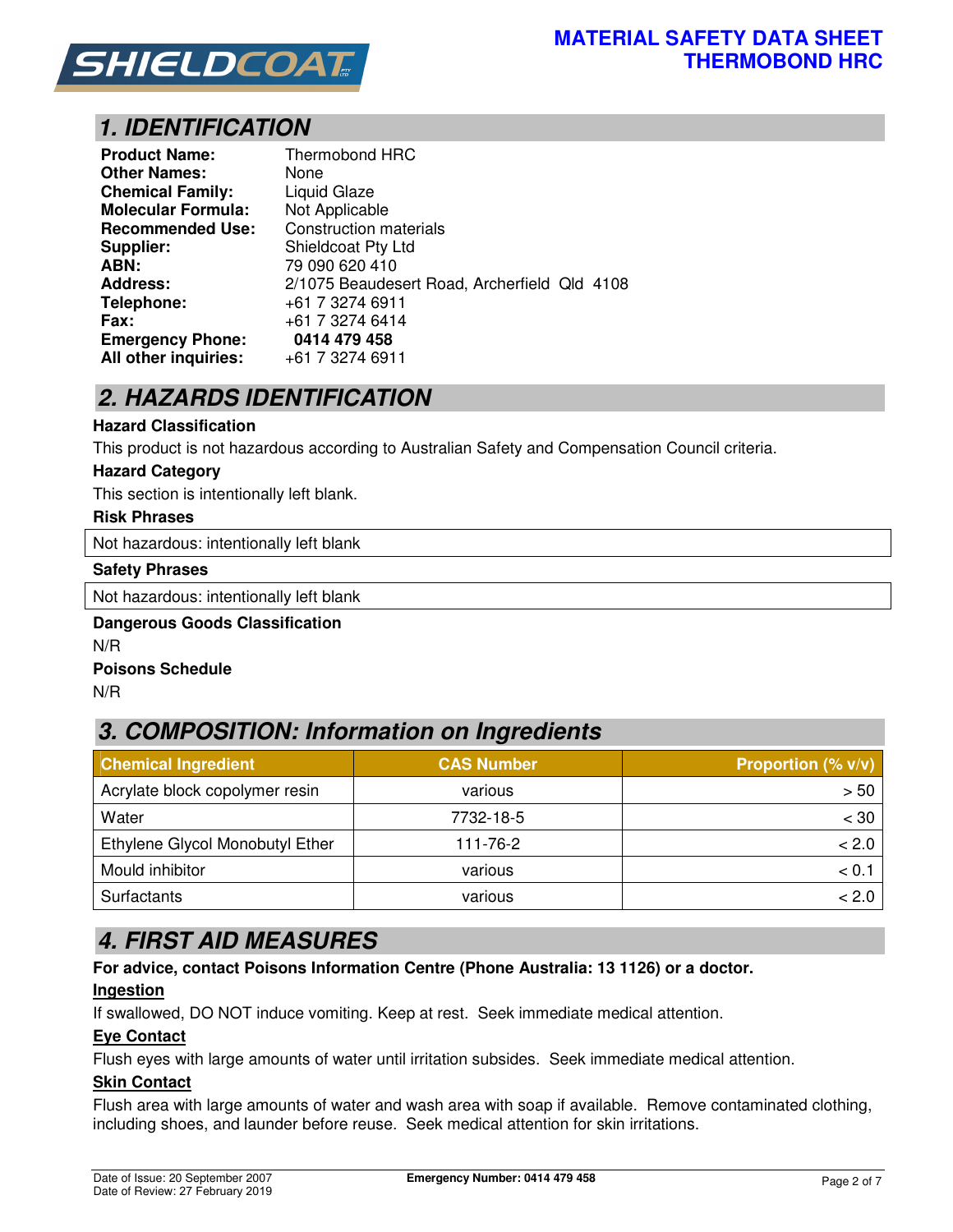

### **Inhalation**

Using proper respiratory protection, immediately remove the affective victim from exposure. Administer artificial respiration if breathing has stopped. Keep at rest. Seek immediate medical attention.

### **First Aid Facilities**

Provide eye baths and safety showers.

### **Medical Attention**

Treat according to symptoms.

## *5. FIRE FIGHTING MEASURES*

Shut off product that may 'fuel' a fire if safe to do so. Allow trained personnel to attend a fire in progress providing fire fighters with this Material Safety Data Sheet. Prevent extinguishing media from escaping to drains and waterways.

### **Suitable Extinguishing Media**

Product will not burn.

### **Hazards from combustion products**

None: product will not burn.

### **Precautions for fire fighters and special protective equipment**

None: product will not burn.

### **Hazchem Code**

N/R

## *6. ACCIDENTAL RELEASE MEASURES*

### **Emergency Procedures**

Prevent product from escaping to drains and waterways. Contain leaking packaging in a containment drum. Prevent vapours or dusts from building up in confined areas. Ensure that drain valves are closed at all times. Clean up and report spills immediately.

### **Methods and materials for containment**

### *Major Land Spill*

- Eliminate sources of ignition.
- Warn occupants of downwind areas of possible fire and explosion hazard, where present.
- Prevent product from entering sewers, watercourses, or low-lying areas.
- Keep the public away from the area.
- Shut off the source of the spill if possible and safe to do so.
- Advise authorities if substance has entered a watercourse or sewer or has contaminated soil or vegetation.
- Take measures to minimise the effect on the ground water.
- Contain the spilled product using the resources in the spill kit.
- Recover by pumping use explosion proof pump or hand pump or with a suitable absorbent material.
- Consult an expert on disposal of recovered material and ensure conformity to local disposal regulations.
- See "First Aid Measures" and "Stability and Reactivity"

### *Major Water Spill*

- Eliminate any sources of ignition.
- Warn occupants and shipping in downwind areas of possible fire and explosion hazard, where present.
- Notify the port or relevant authority and keep the public away from the area.
- Shut off the source of the spill if possible and safe to do so.
- Confine the spill if possible.
- Remove the product from the surface by skimming or with suitable absorbent material.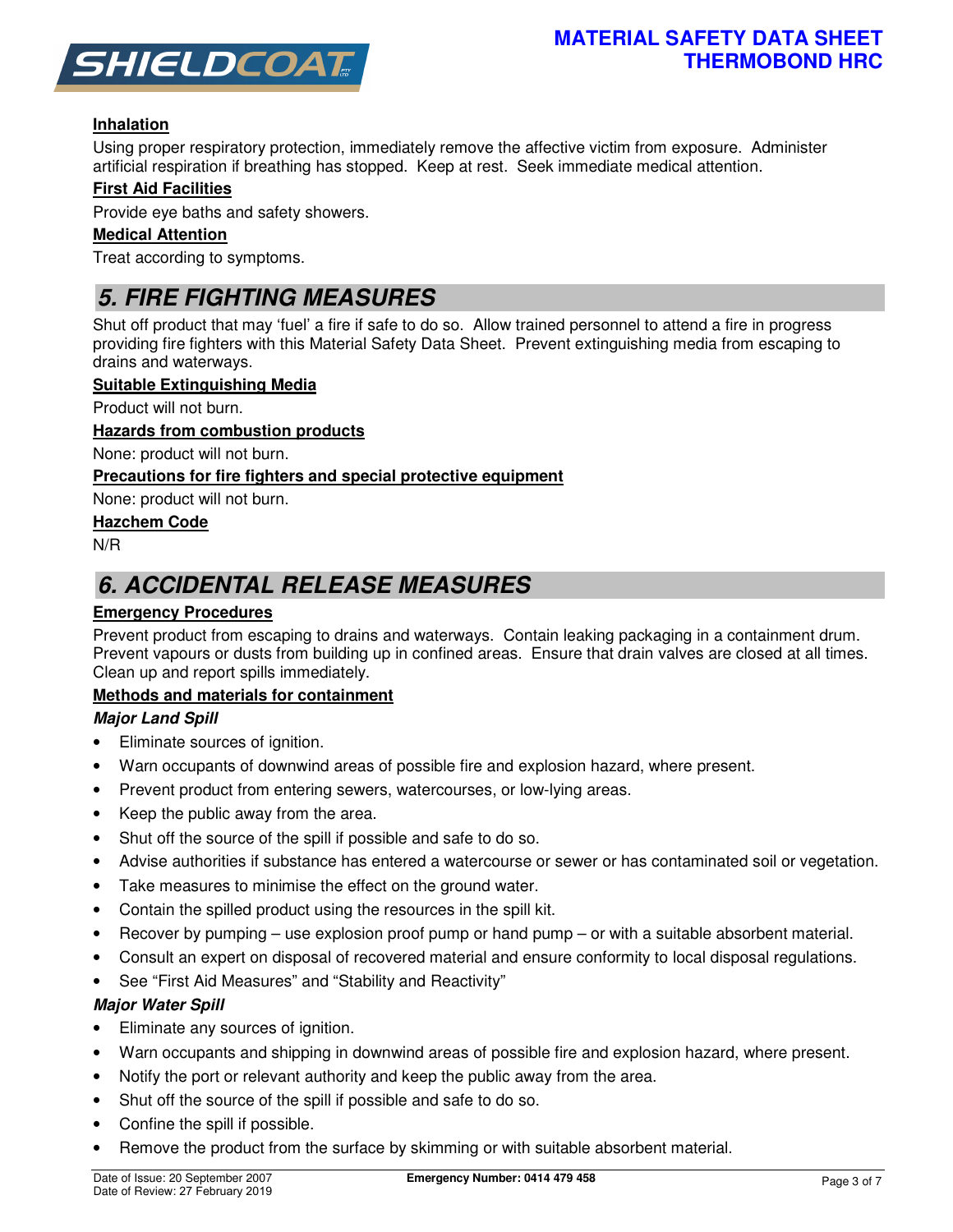

- Consult an expert on disposal of recovered material and ensure conformity to local disposal regulations.
- See "First Aid Measures" and "Stability and Reactivity".

### *7. HANDLING AND STORAGE*

### **Precautions for Safe Handling**

There are no specific safety requirements for handling this product. Standard industrial hygiene and safety practice is recommended when using this product.

### **Conditions for Safe Storage**

There are no specific safety requirements for storing this product. Consider checking containers for leaks periodically and protect the packaging from physical damage (store out of direct sunlight, away from high traffic areas, etc.).

### **Incompatible Materials**

None known

## *8. EXPOSURE CONTROLS: PERSONAL PROTECTION*

### **National Exposure Standards**

The time weighted average concentration (TWA) for this product is: No data available for this type of product, which means the highest allowable exposure concentration in an eight-hour day for a five-day working week. The short term exposure limit (STEL) is: No data available for this type of product, which is the maximum allowable exposure concentration at any time. Replacing a TWA or STEL value for some products is a Peak Limitation value (Peak): None applies in this case. In addition to the exposure concentrations may be a subsidiary caution in such cases where the product is a skin sensitiser, represented as (Sk), where none applies in this case.

### **Biological Limit Values (BLV)**

No data available for this type of product

### **Engineering Controls: Ventilation**

The use of local exhaust ventilation is recommended to control process emissions near the source. Laboratory samples should be handled in a fume hood. Provide mechanical ventilation of confined spaces. Use explosion proof equipment.

### **Personal Protective Equipment**

**Respiratory Protection:** Where concentrations in air may approach or exceed the limits described in the National Exposure Standards, it is recommended to use a half-face filter mask to protect from overexposure by inhalation. A type 'A' filter material is considered suitable for this product.

**Eye Protection:** Always use safety glasses or a face shield when handling this product.

**Skin/Body Protection:** Always wear long sleeves, long trousers, or coveralls, and enclosed footwear or safety boots when handling this product. It is recommended that chemical resistant gloves be worn when handling this product.

## *9. PHYSICAL AND CHEMICAL PROPERTIES*

| <b>Property</b>                 | <b>Unit of measurement</b> | Typical Value         |
|---------------------------------|----------------------------|-----------------------|
| Appearance                      | None                       | Clear, viscous liquid |
| <b>Boiling Point/Range</b>      | °C                         | >100                  |
| <b>Flash Point</b>              | ℃                          | Not applicable        |
| SG/Density ( $@$ 15°C)          | $g/ml$ ; kgm <sup>-3</sup> | ~1.05                 |
| Vapour Pressure @ 20℃           | kPa                        | No data available     |
| Vapour Density @ 20℃            | g/ml; $kgm^{-3}$           | No data available     |
| <b>Autoignition Temperature</b> | ℃                          | Not applicable        |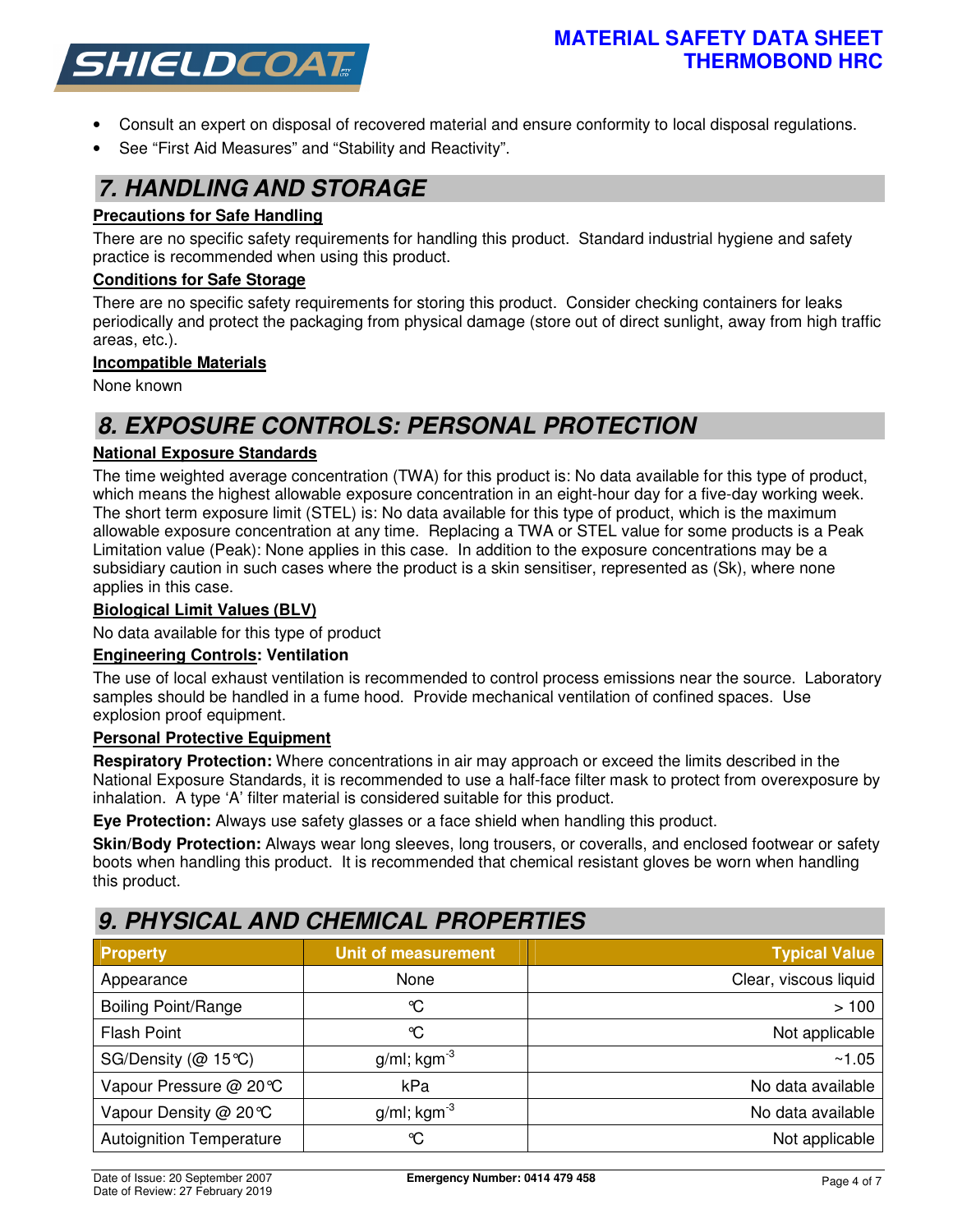

### **MATERIAL SAFETY DATA SHEET THERMOBOND HRC**

| <b>Property</b>          | <b>Unit of measurement</b> | <b>Typical Value</b> |
|--------------------------|----------------------------|----------------------|
| Explosive Limits in Air  | % vol/vol                  | Not applicable       |
| Viscosity $@$ 20 °C      | cPs, mPas                  | >400                 |
| Percent volatiles        | % vol/vol                  | 40%                  |
| Acidity/alkalinity as pH | None                       | $7.0 - 8.0$          |
| Solubility in Water      | g/                         | Water soluble        |
| Other solvents           | $\overline{\phantom{0}}$   | None                 |

The values listed are indicative of this product's physical and chemical properties. For a full product specification, please consult the Technical Data Sheet.

# *10. STABILITY AND REACTIVITY*

### **Chemical stability**

This product is stable at room temperature and pressure.

#### **Conditions to avoid**

None known

### **Hazardous decomposition products**

None known

#### **Hazardous reactions**

None known

#### **Hazardous polymerisation**

Will not occur

## *11. TOXICOLOGICAL INFORMATION*

### **Acute Effects**

### **Ingestion**

Ingestion will result in discomfort on swallowing. No narcotic effects are expected.

### **Eye Contact**

This product will cause discomfort to the eye and surrounding tissue. These effects will subside with appropriate First Aid.

### **Skin Contact**

This product is unlikely have any effect on the skin, however, individuals with pre-existing skin conditions may experience some sensitivity.

### **Inhalation**

Inhalation of this product is unlikely and no vapours are present in the formula.

### **Chronic Effects**

None known

### **Other Health Effects Information**

None known

### **Toxicological Information**

Oral LD<sub>50</sub>: No data available

Dermal LD<sub>50</sub>: No data available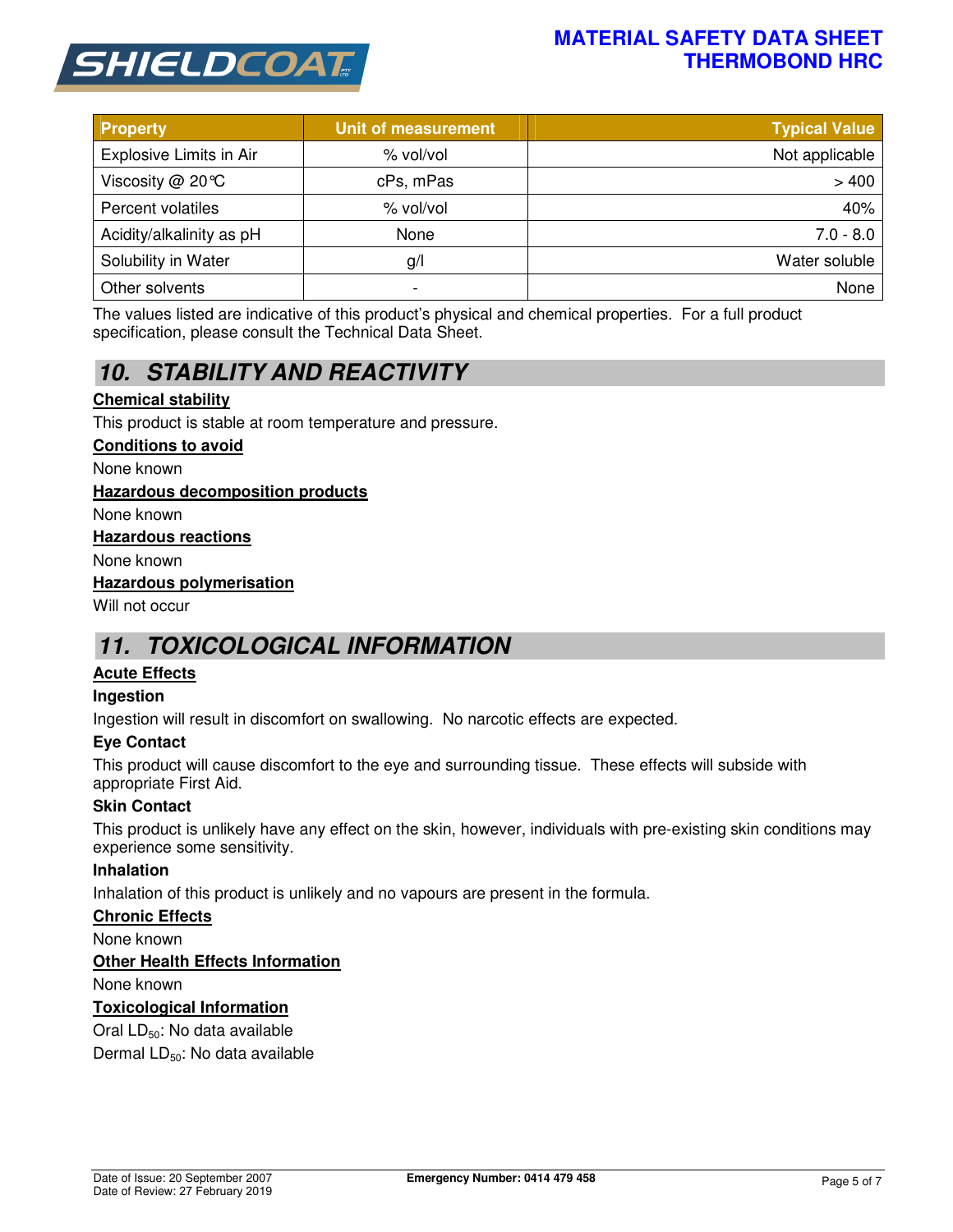

# *12. ECOLOGICAL INFORMATION*

### **Ecotoxicity**

### **Aquatic Toxicity:**

| Fish Toxicity $LC_{50}$ :        | No data available |
|----------------------------------|-------------------|
| Daphnia Magna EC <sub>50</sub> : | No data available |
| Blue-green algae:                | No data available |
| Green algae:                     | No data available |

#### **Persistence/Biodegradability:**

This product is expected to persist.

#### **Mobility:**

This product is unlikely to be very mobile.

### *13. DISPOSAL CONSIDERATIONS*

#### **Disposal Methods**

Empty packaging should be taken for recycling, recovery or disposal through a suitably qualified or licensed contractor. Care should be taken to ensure compliance with national and local authorities. Packaging may still contain product residue that may be harmful. Ensure that empty packaging is managed in accordance with Dangerous Goods regulations.

### **Special Precautions**

This product is not suitable for disposal by either landfill or via municipal sewers, drains, natural streams or rivers. This product is ashless and can be incinerated in a regulated facility. In the absence of a designated industrial incinerator, this product should be treated and disposed through chemical waste treatment, or considered for use in solvent recycling.

## *14. TRANSPORT INFORMATION*

| <b>Road and Rail Transport</b> |                   | <b>Marine Transport</b>    |                   | <b>Air Transport</b>       |                   |
|--------------------------------|-------------------|----------------------------|-------------------|----------------------------|-------------------|
| UN No.                         | N/R               | UN No.                     | N/R               | UN No.                     | N/R               |
| Proper<br>Shipping<br>Name     | Roof tile coating | Proper<br>Shipping<br>Name | Roof tile coating | Proper<br>Shipping<br>Name | Roof tile coating |
| DG Class                       | N/R               | DG Class                   | N/R               | DG Class                   | N/R               |
| Sub. Risk                      | None              | Sub. Risk                  | None              | Sub. Risk                  | None              |
| Packing<br>Group               | N/R               | Packing<br>Group           | N/R               | Packing<br>Group           | N/R               |
| Hazchem                        | N/R               | Hazchem                    | N/R               | Hazchem                    | N/R               |

#### **Dangerous Goods Segregation**

This product is not classified as Dangerous Goods for Transport by Road and Rail.

### *15. REGULATORY INFORMATION*

**Country/Region:** Australia **Inventory:** AICS **Status:** Listed **Poisons Schedule:** N/R